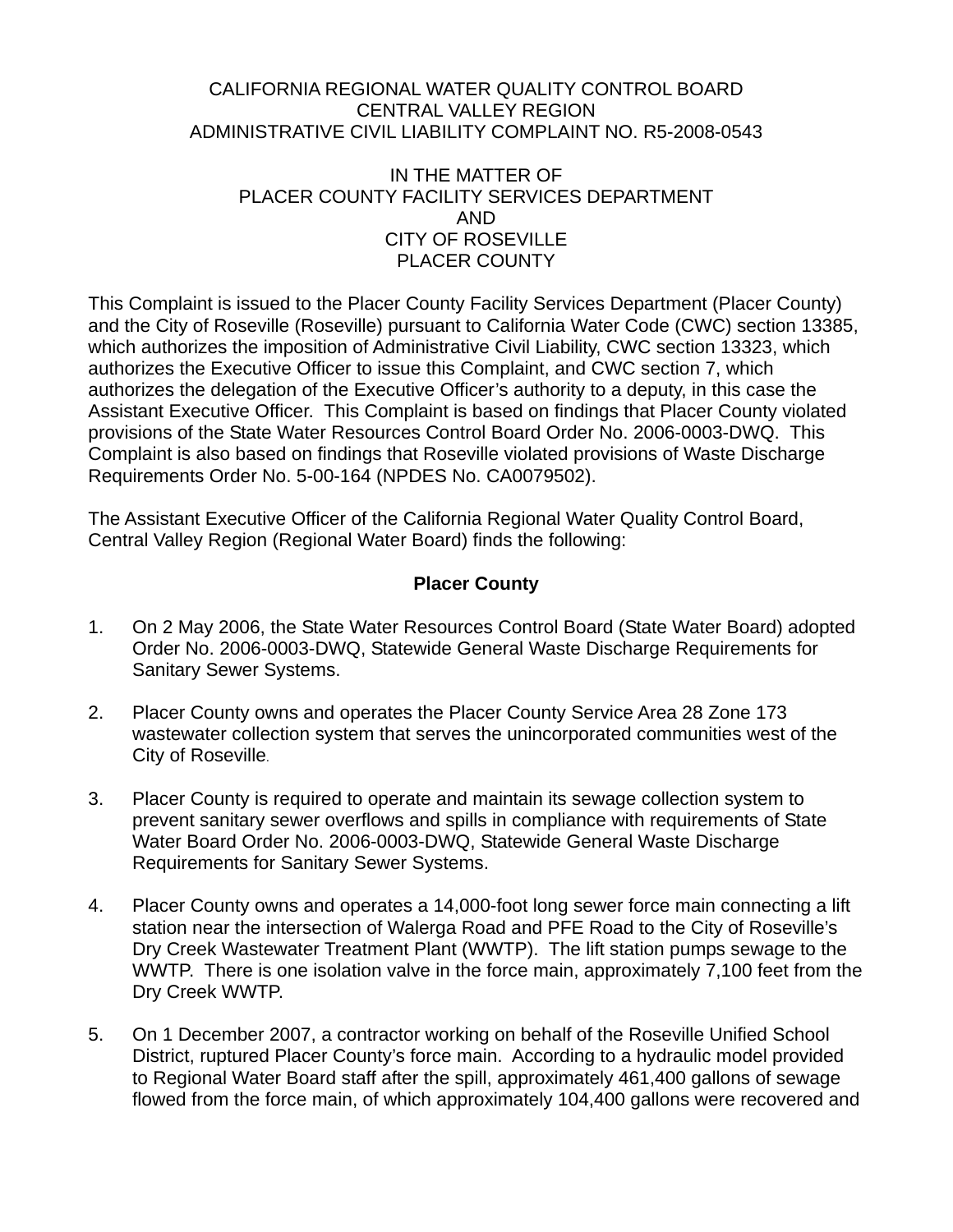357,000 gallons were discharged into Dry Creek, a water of the United States.

- 6. Placer County and Roseville did not perform adequate planning that would address how the two entities would coordinate in the event that the construction project would cause a release of sewage from Placer County's force main.
- 7. The discharge of untreated sewage to a water of the United States is a violation of [State](#page-0-4)  [Water Board Order No. 2006-0003-DWQ](#page-0-4) Prohibition C.1.
- *8.* CWC section 13376 states, in part, the following: *"Any person discharging pollutants or proposing to discharge pollutants to the navigable waters of the United States...shall file a report of the discharge in compliance with the procedures set forth in Section 13260…. The discharge of pollutants…except as authorized by waste discharge requirements*  [NPDES permit]*…is prohibited…."*
- 9. Section 301 of the Clean Water Act (33 U.S.C. § 1311) and CWC section 13376 prohibit discharge of pollutants to surface waters except in compliance with a National Pollutant Discharge Elimination System (NPDES) permit.
- 10. State Water Board Order No. 2006-0003-DWQ is not an NPDES permit. Therefore, by failing to file a report of waste discharge as set forth in CWC section 13260 and failing to obtain an NPDES permit prior to the discharges described in the above Findings, [Placer](#page-0-2)  [County](#page-0-2) violated CWC section 13376.

#### **[Roseville](#page-0-3)**

- 11. The City of Roseville owns and operates the Dry Creek WWTP, which provides sewerage service for Roseville and unincorporated portions of Placer County.
- <span id="page-1-0"></span>12. On 16 June 2000, the Regional Water Board adopted Waste Discharge Requirements Order No. 5-00-164 (NPDES No. CA0079502) to regulate the discharge of wastewater from the Dry Creek WWTP to Dry Creek.
- 13. [Waste Discharge Requirements Order No. 5-00-164](#page-1-0) Discharge Prohibitions No. A.1 states the following: *"Discharge of wastewater at a location or in a manner different from that described in the Findings is prohibited."*
- 14. [Waste Discharge Requirements Order No. 5-00-164](#page-1-0) Discharge Prohibitions No. A.2 states, in part, the following: *"The by-pass or over flow [*sic*] of wastes to surface waters is prohibited, except as allowed by Standard Provision A.13."*
- 15. During the spill event on 1 December 2007, wastewater flowed through the Dry Creek WWTP site, downhill (upstream) through the force main, out the break in the force main, and into Dry Creek.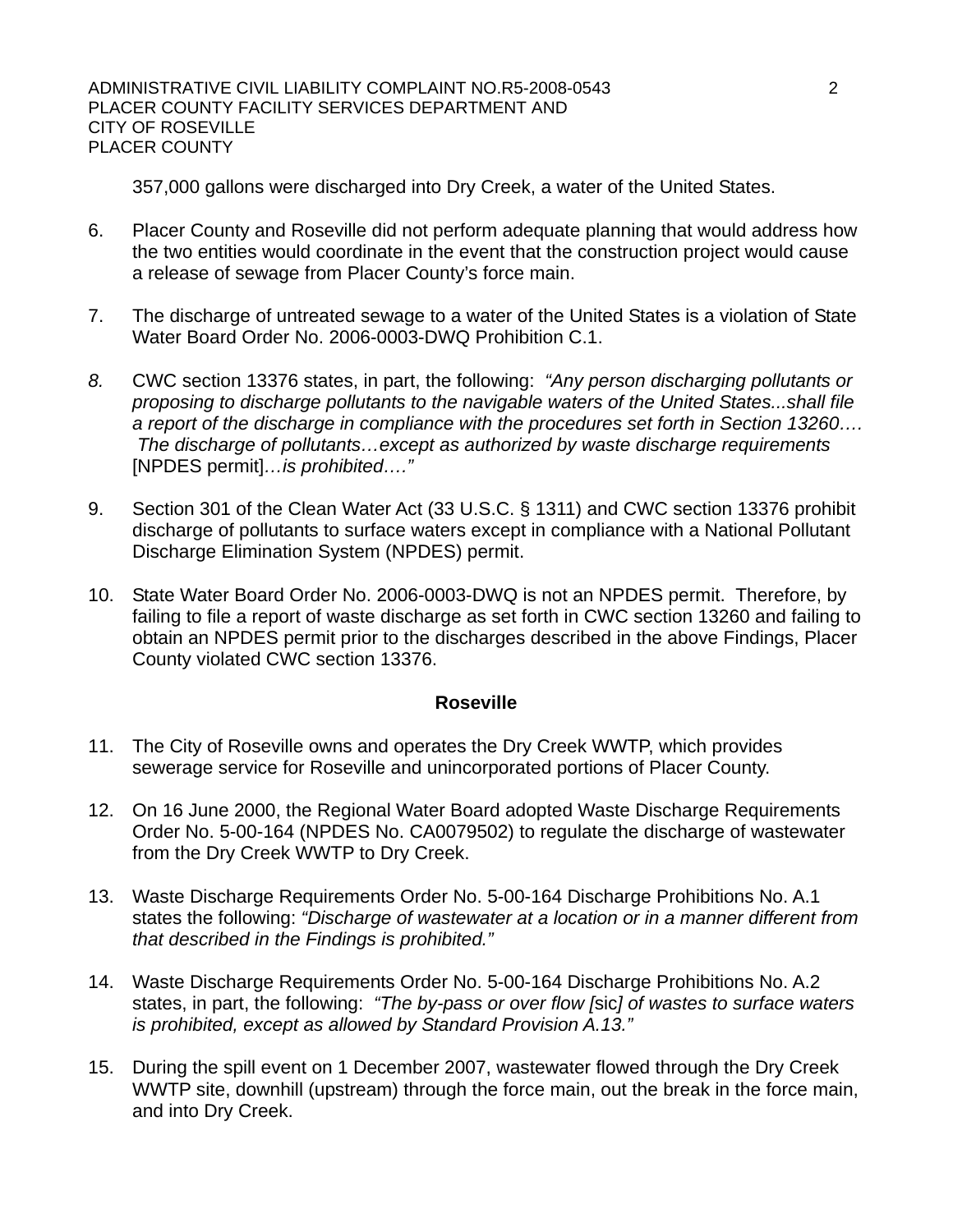ADMINISTRATIVE CIVIL LIABILITY COMPLAINT NO.R5-2008-0543 3 PLACER COUNTY FACILITY SERVICES DEPARTMENT AND CITY OF ROSEVILLE PLACER COUNTY

16. The discharge violated Discharge Prohibitions A.1 and A.2 of [Waste Discharge](#page-1-0)  [Requirements Order No. 5-00-164](#page-1-0) when sewage flowed through the Dry Creek WWTP site to the broken force main and into Dry Creek. As a result of inadequate planning, Roseville did not close the isolation valve at the Dry Creek WWTP for approximately three hours following the force main break, allowing 460,000 gallons of sewage to flow backwards, from the Dry Creek WWTP, downhill (upstream) through the force main, out the break in the force main, discharging approximately 357,000 gallons of raw sewage into Dry Creek.

### **Regulatory Considerations**

17. CWC section 13385 states, in part:

*"(a) Any person who violates any of the following shall be liable civilly in accordance with this section:* 

*(1) Section 13375 or 13376.* 

*(2) Any waste discharge requirements or dredged or fill material permit issued pursuant to this chapter or any water quality certification issued pursuant to Section 13160."* 

*"(c) Civil liability may be imposed administratively by the state board or a regional board pursuant to Article 2.5 (commencing with Section 13323) of Chapter 5 in an amount not to exceed the sum of both of the following:* 

*(1) Ten thousand dollars (\$10,000) for each day in which the violation occurs.* 

*(2) Where there is a discharge, any portion of which is not susceptible to cleanup or is not cleaned up, and the volume discharged but not cleaned up exceeds 1,000 gallons, an additional liability not to exceed ten dollars (\$10) multiplied by the number of gallons by which the volume discharged but not cleaned up exceeds 1,000 gallons."* 

18. Pursuant to CWC section 13385, the maximum monetary penalty the Regional Water Board may administratively assess for the discharge is \$3,570,050, calculated as follows:

> $$10,000$ /day  $\times$  1 day +  $$10$ /gallon  $\times$  (357,005 gallons spilled, but not cleaned up  $-1,000$  gallons)

19. CWC section 13385(e) states: *"In determining the amount of any liability imposed under this section, the regional board, the state board, or the superior court, as the case may be, shall take into account the nature, circumstances, extent, and gravity of the violation or violations, whether the discharge is susceptible to cleanup or abatement, the degree of toxicity of the discharge, and, with respect to the violator, the ability to pay, the effect on its ability to continue its business, any voluntary cleanup efforts undertaken, any prior*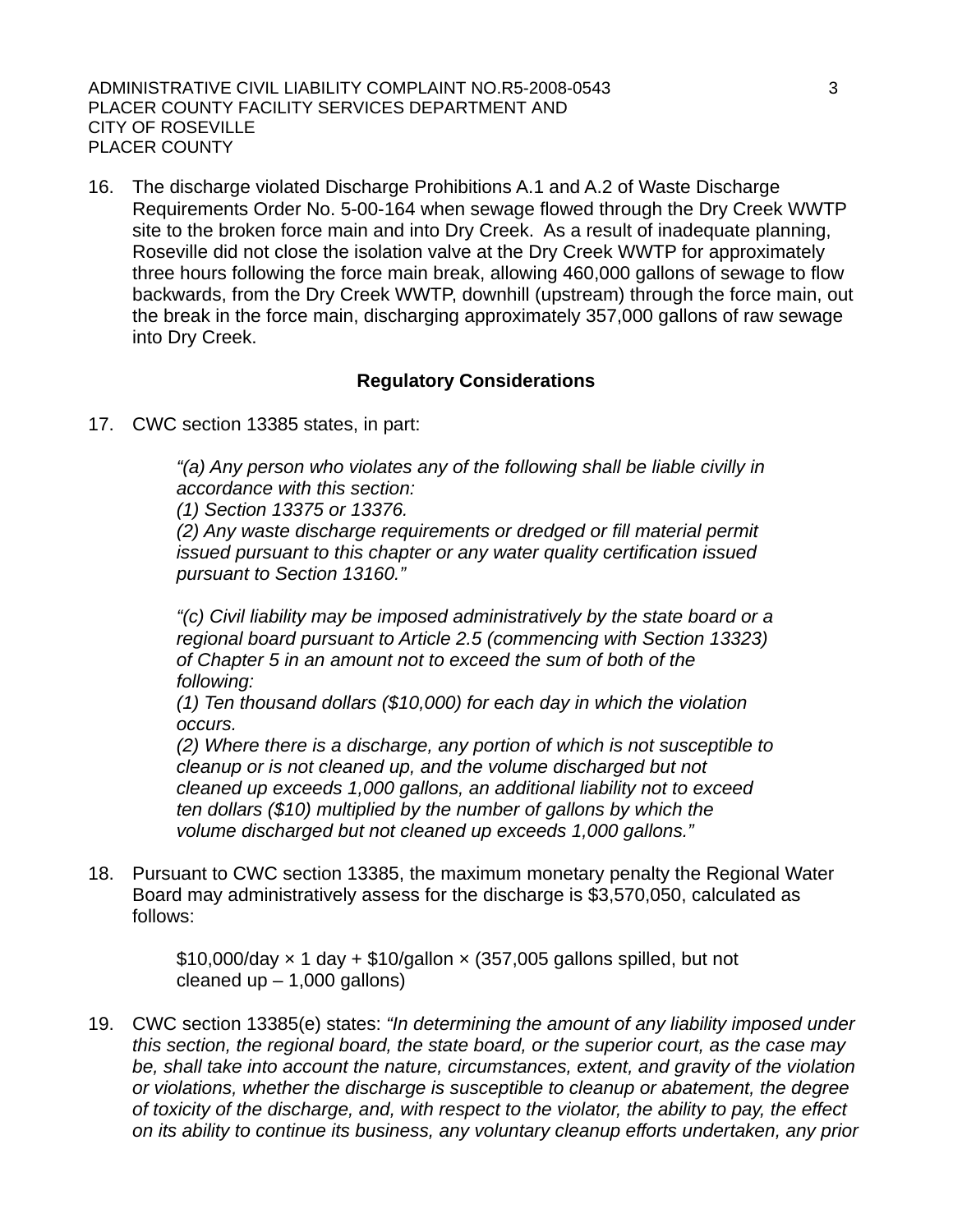*history of violations, the degree of culpability, economic benefit or savings, if any, resulting from the violation, and other matters that justice may require. At a minimum,*  liability shall be assessed at a level that recovers the economic benefits, if any, derived *from the acts that constitute the violation."* 

- 20. Regional Water Board staff did not have adequate information to accurately calculate the economic benefit derived from the acts that constitute the violation. Placer County and Roseville would have gained economic benefits from the discharge, including deferred costs of installing additional isolation valves in the force main and preparing an adequate spill response plan, and avoided costs of properly supervising the excavation and implementing an adequate spill response plan. The economic benefit is estimated to be less than the ACL amount.
- 21. Issuance of this Complaint is exempt from the provisions of the California Environmental Quality Act (Pub. Resources Code section 21000 et seq.), in accordance with California Code of Regulations, title 14, section 15321(a)(2).

## **[PLACER COUNTY FACILITY SERVICES DEPARTMENT](#page-0-0) AND THE [CITY OF ROSEVILLE](#page-0-1) ARE HEREBY GIVEN NOTICE THAT:**

- 1. Administrative Civil Liability Complaint No. R5-2008-0530 is rescinded.
- <span id="page-3-0"></span>2. The Assistant Executive Officer of the Regional Water Board charges [Placer County](#page-0-0)  [Facility Services Department](#page-0-0) and the [City of Roseville](#page-0-1) collectively with administrative civil liability in the amount of **one hundred twenty-six thousand dollars (\$126,000)**.
- 3. A hearing on this matter will be held at the Regional Water Board meeting scheduled on **11/12 September 2008**, unless both [Placer County Facility Services Department](#page-0-0) and the [City of Roseville](#page-0-1) agree to complete the following by **27 July 2008**:
	- a. Waive the hearing by completing the attached form and returning it to the Regional Water Board; and
	- b. Pay the proposed civil liability of **[one hundred twenty-six thousand dollars](#page-3-0)  [\(\\$126,000\)](#page-3-0)** in full.
- 4. If a hearing on this matter is held, the Regional Water Board will consider whether to affirm, reject, or modify the proposed administrative civil liability, or whether to refer the matter to the Attorney General for recovery of judicial civil liability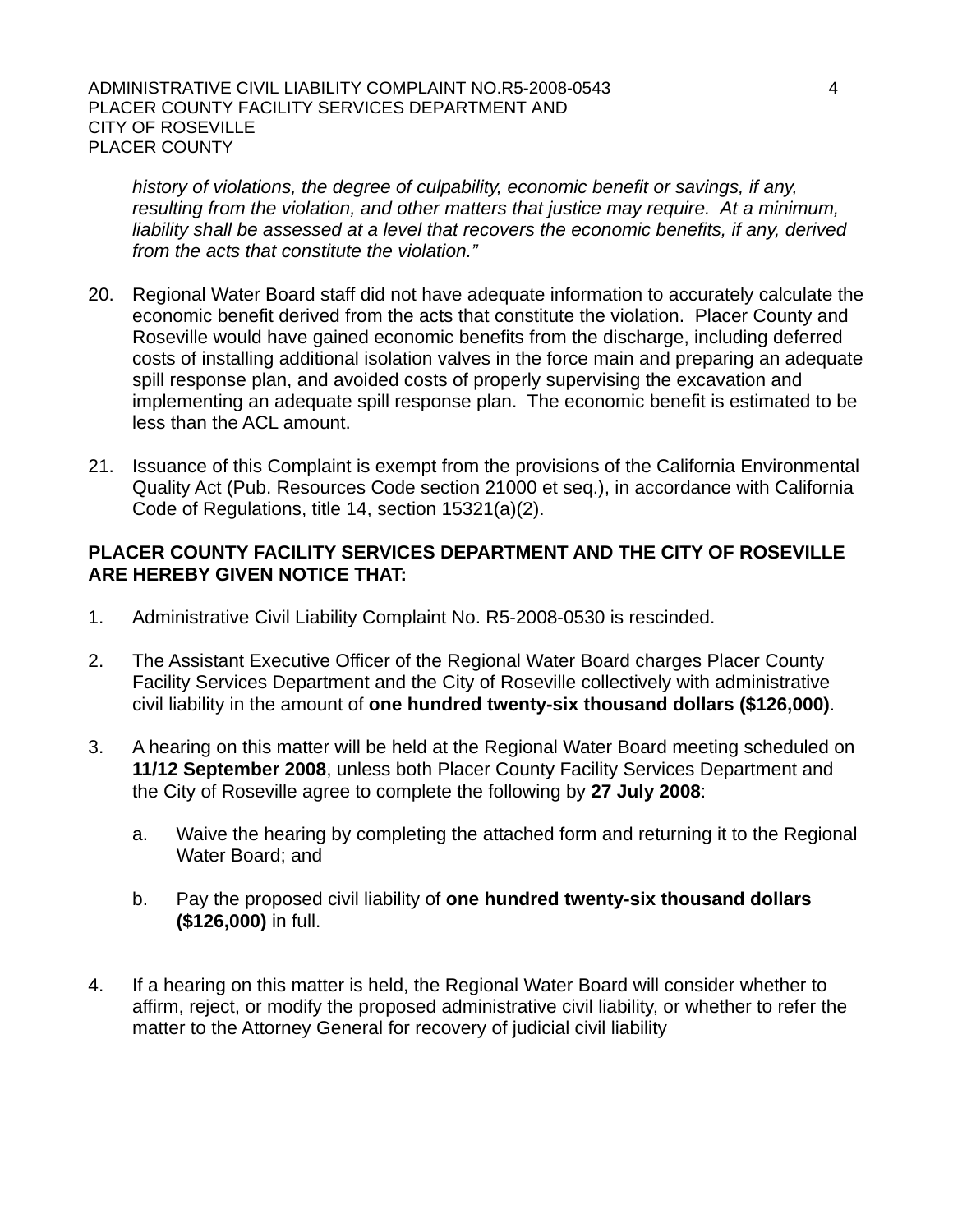#### ADMINISTRATIVE CIVIL LIABILITY COMPLAINT NO.R5-2008-0543 2 PLACER COUNTY FACILITY SERVICES DEPARTMENT AND CITY OF ROSEVILLE PLACER COUNTY

JACK E. DEL CONTE, Assistant Executive **Officer** 

27 June 2008

WSW: 24 June 2008